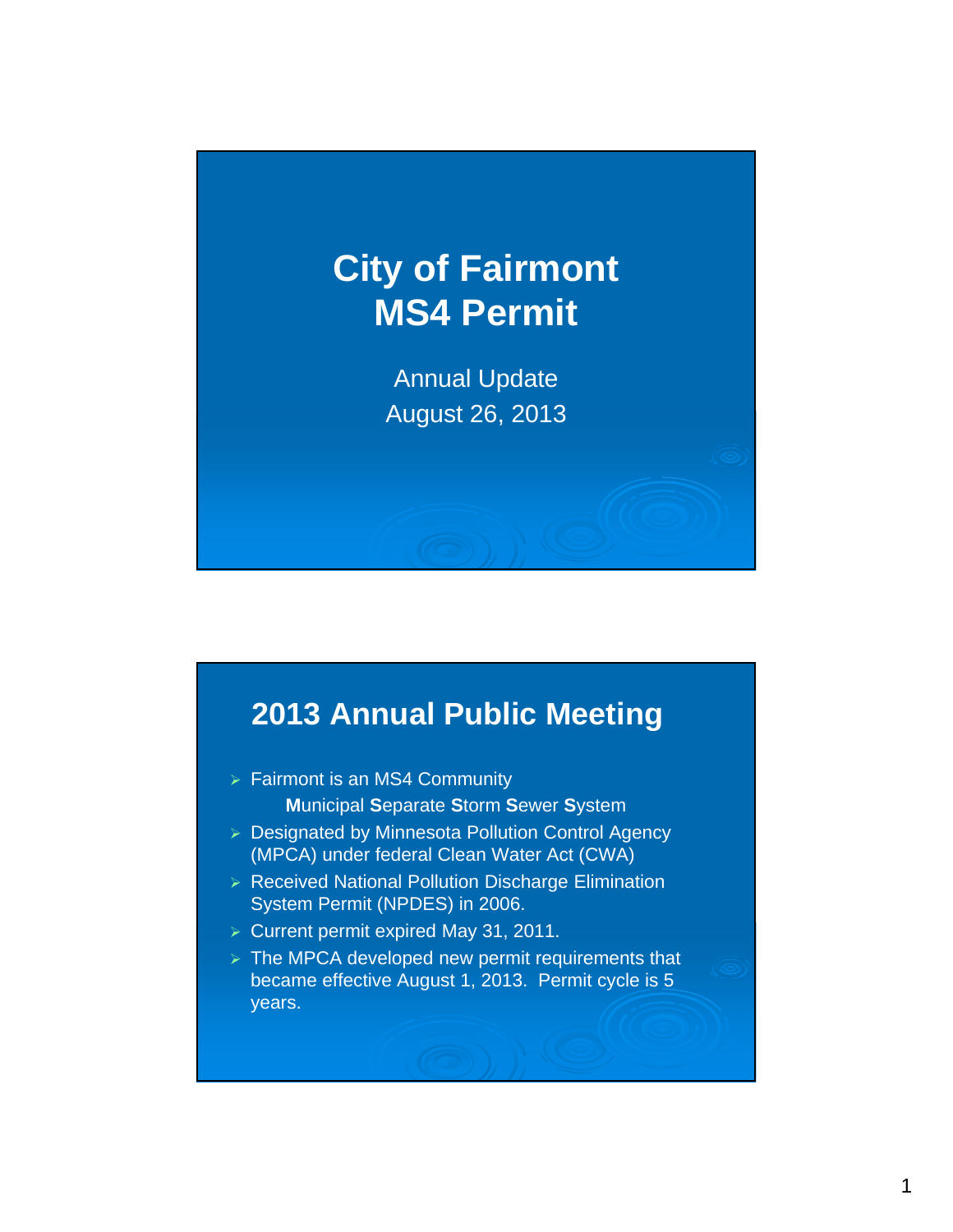#### **Acronyms of the NPDES Permit**

- SWPPP Storm Water Pollution Prevention Plan Primary Component of Permit
- > BMP Best Management Practices
	- Specific SWPPP Action Items
- MCM Minimum Control Measures
	- 6 MCM's are defined in the SWPPP with specific BMP's for each
- $\triangleright$  TMDL Total Maximum Daily Load
	- Maximum nutrient and contaminant levels that will maintain a healthy ecosystem
- $\triangleright$  WLA Waste Load Allocation
	- Specific amount of nutrient or contaminant that a source is allowed to discharge to meet the TMDL requirements

## **2013 Annual Public Meeting**

Process of Reapplication

- $\triangleright$  Fairmont has been placed in Group 3, which means our application and SWPPP document must be submitted within 150 days of the effective permit date or December 27, 2013.
- $\triangleright$  After review and approval by the MPCA, our SWPPP document will be put out for public notice, review, and comment for 30 days.
- $\triangleright$  The MPCA will review and process comments received about the SWPPP document and discuss any changes with the City.
- $\triangleright$  The City will be permitted to discharge stormwater under the 2013 MS4 General Permit after receiving written notification of final approval from the MPCA Commissioner.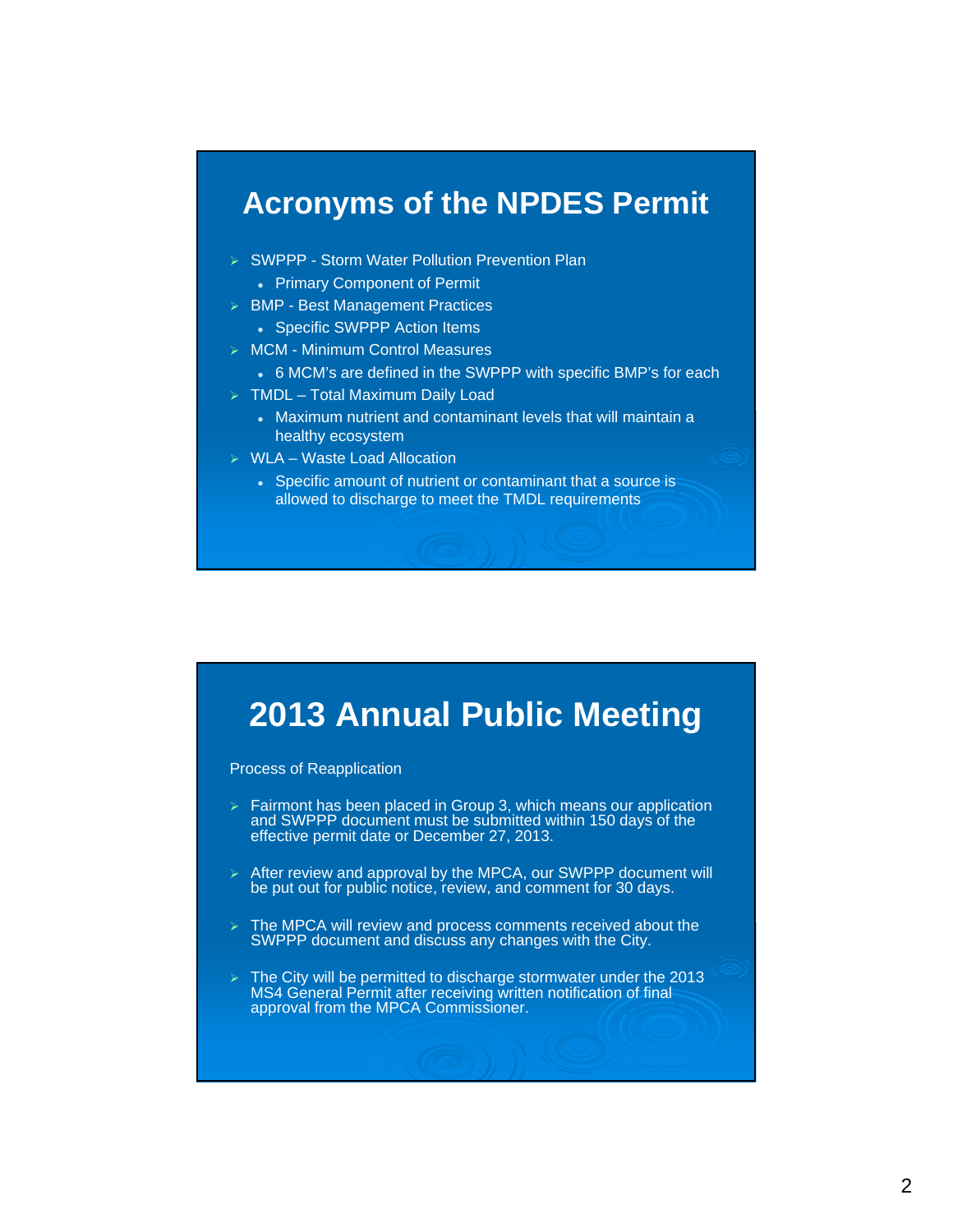#### **Major Changes in New Permit**

- $\triangleright$  The MPCA will now review all SWPPP documents.
- **The SWPPP** document will become an enforceable part of the General Permit.
- $\triangleright$  The SWPPP is required to include information regarding
	- Total Maximum Daily Load (TMDL)'s in or near City of Fairmont,
		- Waste Load Allocation (WLA),
		- Type of WLA,
		- Pollutant of concern,
		- Applicable flow data,
		- BMP compliance schedule.

#### **Major Changes in New Permit (cont.)**

 $\triangleright$  Many new specific requirements were developed for MCM 4, Construction Sites, as well as MCM 5, Post Construction.

- Must identify who is responsible for the site,
- Must document site inspections,
- Must have enforcement response plans,
- Must meet new effluent limits for TSS and TP,
- Must maintain discharge volumes for new development and redevelopment.
- $\triangleright$  Several of the other changes throughout the permit are relatively small and will require minimal changes.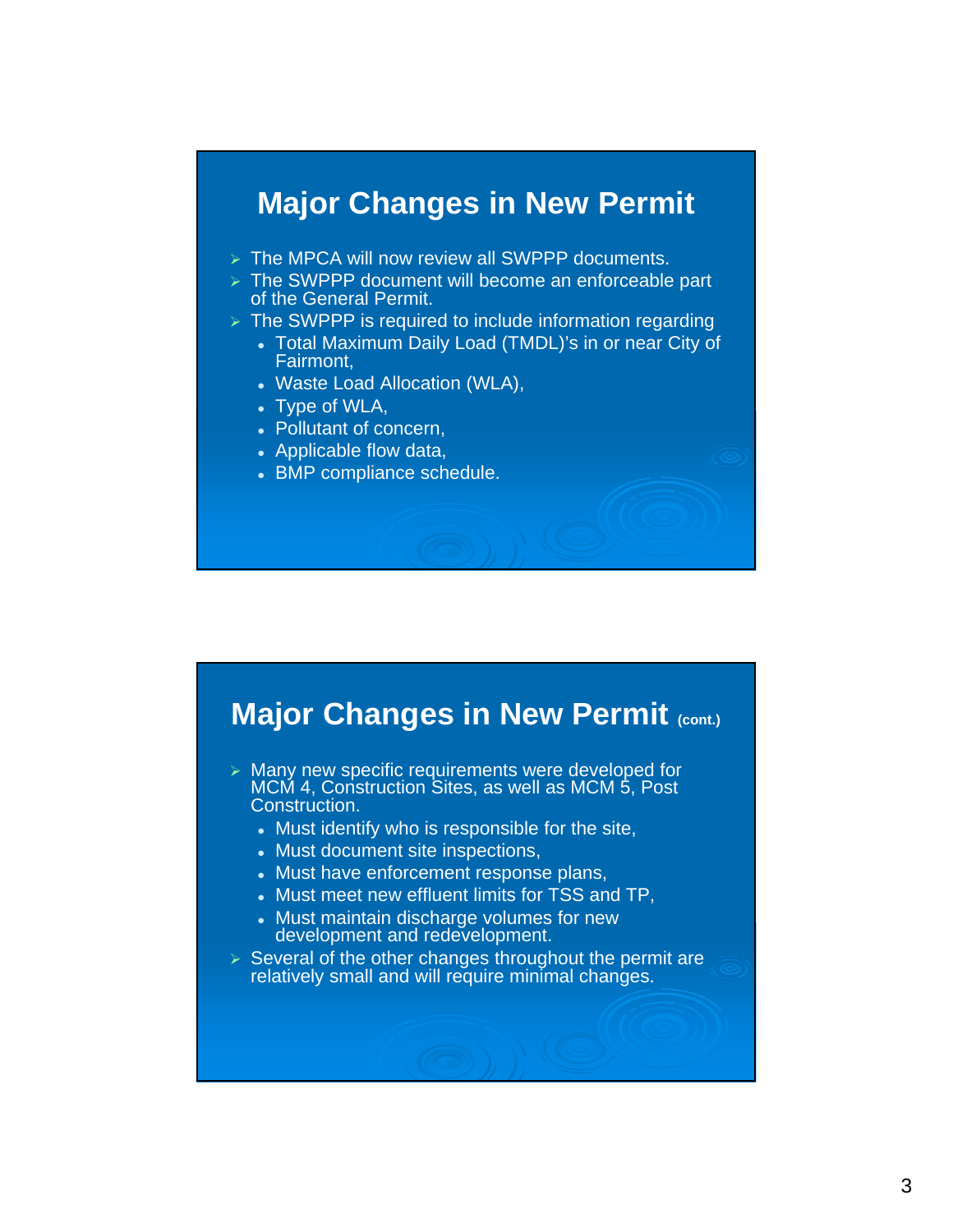#### **TMDL Impacts**

- > Total Maximum Daily Limits (TMDL) set by MPCA for various pollutants by watersheds
- $\triangleright$  Apply to storm water discharges from MS4
- $\triangleright$  Fairmont is within the watershed of the Blue Earth and Upper Minnesota Rivers
- **▶ Current TMDL's for MN River;** 
	- Phosphorus Approved
	- TSS Total Suspended Solids Pending approval
- **▶ Current TMDL's for Blue Earth River:** 
	- Fecal Coliform Approved
- $\triangleright$  Eventually Fairmont will receive a WLA that will set specific discharge requirements for the community

#### **Permit & SWPPP Obligations**

- Annual meeting seeks public comment
- Annual reports on measurable goals are required each June
- > BMP's in each of the MCM's must be implemented over the course of the permit cycle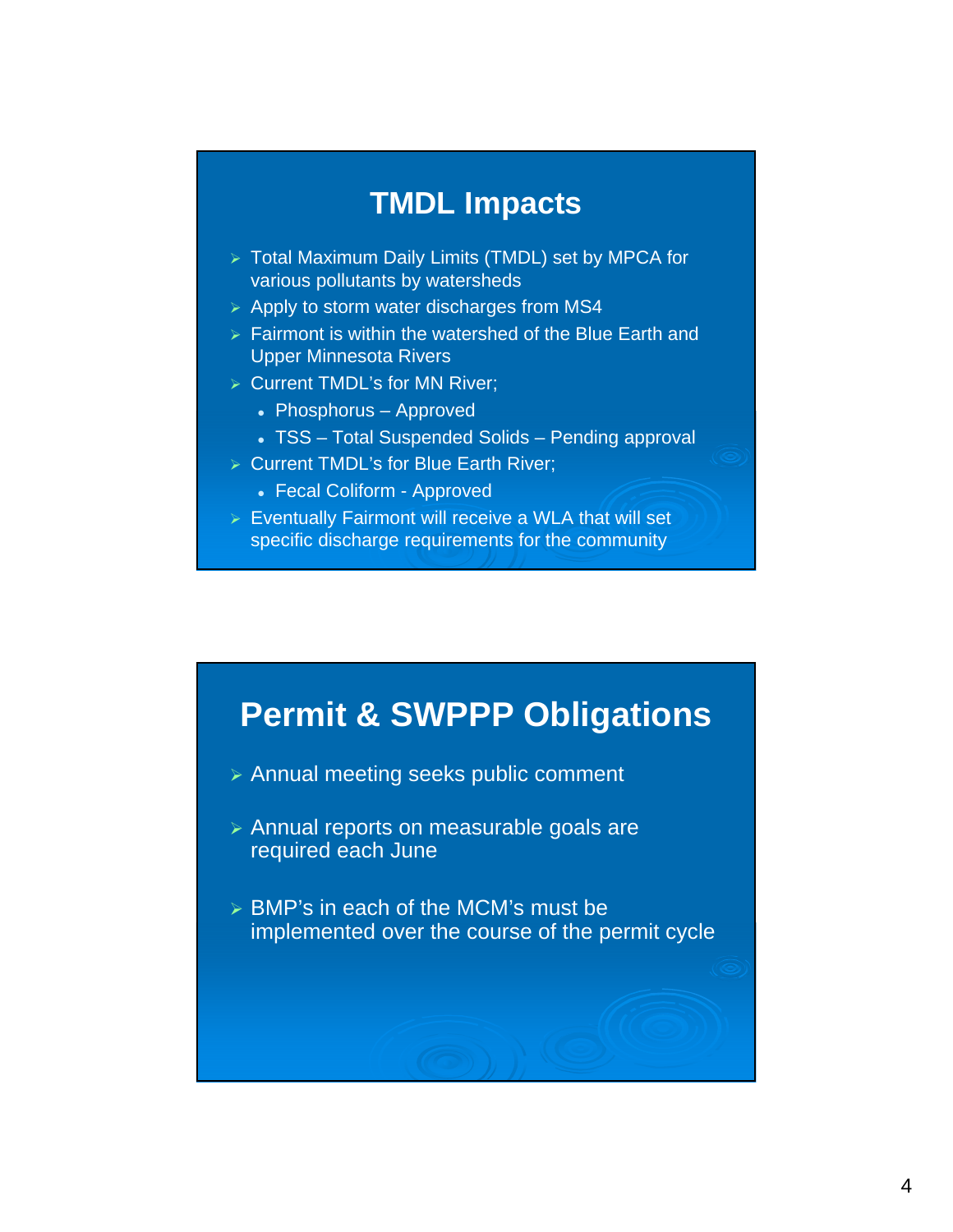## **MCM 1 – Public Education & Outreach on SW Impacts**

- $\triangleright$  Distribution of educational materials focusing on high priority stormwater related issues.
- $\triangleright$  Maintain a program implementation plan and work with other local organizations, i.e. Martin County Soil & Water Conservation District on outreach
- Document educational goals, audiences, schedules, annual evaluations

# **MCM 2 – Public Participation & Involvement**

- $\triangleright$  Annual public meeting
- $\triangleright$  Allow and encourage the public to participate in the on-going development, implementation and review of the SWPPP document.
- $\triangleright$  Provide SWPPP document, annual reports, and other documentation for public review.
- Develop standard operating procedures for the review and consideration of public input.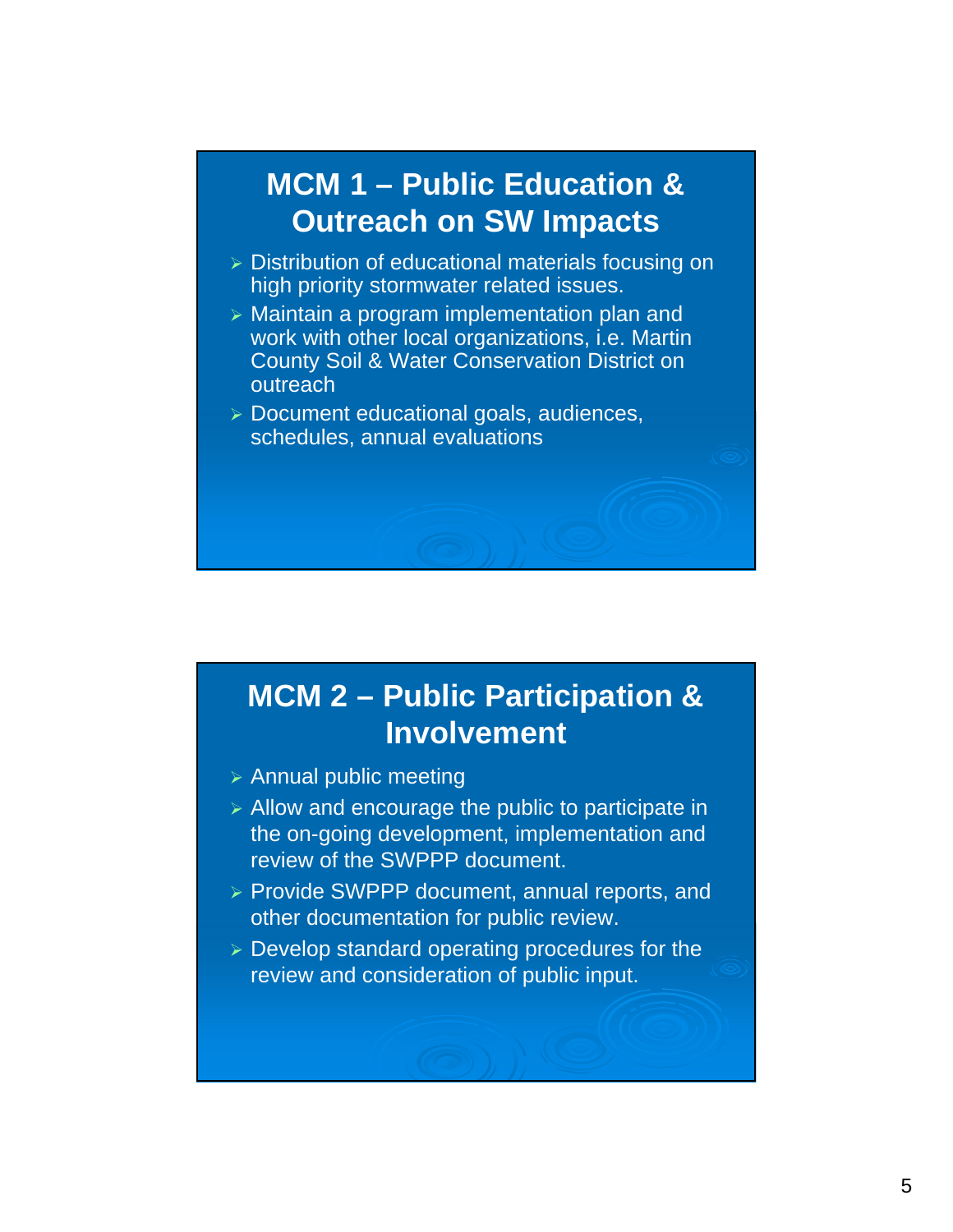## **MCM 3 – Illicit Discharge Detection and Elimination**

- **> Maintain City Storm Sewer Mapping and Storm** Water Database Development (GIS)
- **> Upgrade City Ordinances to address illicit** discharge elimination and MPCA minimum standards (Chap 25-1002 Stormwater Management ordinance )
- **> Conduct on-going inspections for the purpose of** detecting and eliminating illicit discharges.
- $\triangleright$  Training of public & staff about illicit discharges, conditions that cause illicit discharges and how to report or respond to illicit discharges (ongoing)

## **MCM 4 – Construction Site Storm Water Runoff Control**

- Conform City programs and ordinance to MPCA state requirements (complete)
- **> Upgrade site development plan review &** site inspection processes, current ordinances (Chap 25-1002 Stormwater Management ordinance)
- $\triangleright$  City becomes primary entity to enforce current State NPDES permit processes (developing a plan)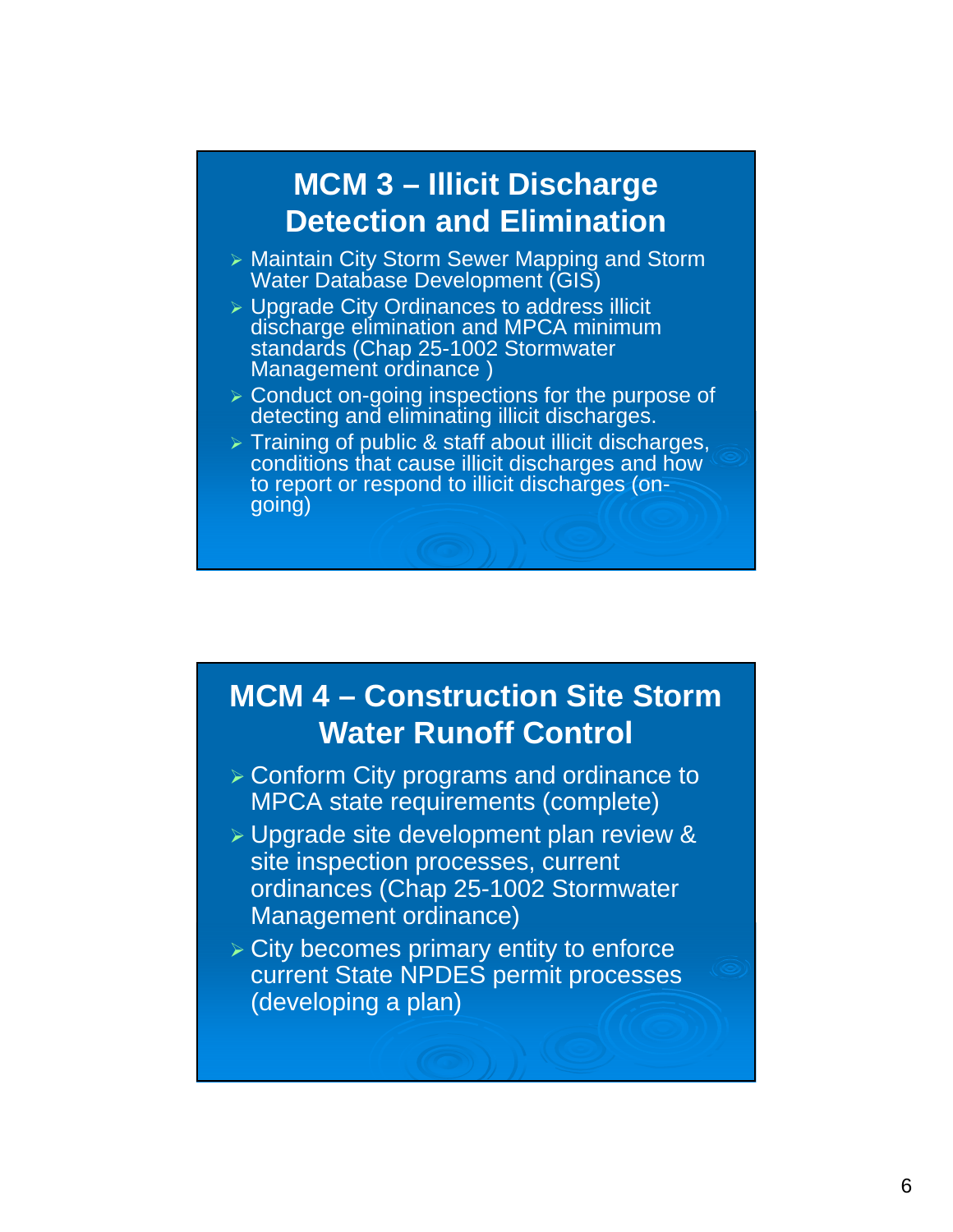### **MCM 5- Post-Construction Storm Water Management**

- $\triangleright$  Update City master plans for long range storm water management needs
- $\triangleright$  Update zoning and subdivision ordinances to improve permanent storm water management controls & coordinate with master plans (part of Comprehensive Plan)
- $\triangleright$  Assure proper operation of private storm water controls (establish legal mechanisms between the City of Fairmont and the owners or operators responsible for the long-term maintenance of structural stormwater BMPs not owned or operated by the City, that have been implemented to meet the conditions for post-construction stormwater management to insure long term maintenance of the BMP)

## **MCM 6 – Good Housekeeping for Municipal Operations**

- > Maintain a list of facilities owned or operated by the city.
- Develop and implement BMP's that divert, treat, infiltrate, reuse, contain, or otherwise reduce pollutants in stormwater discharges from the city and all inventoried facilities.
- Develop and implement SOP's for municipal operations that may contribute pollutants to stormwater.
- Assessment, inspection and maintenance of ponds for the collection and treatment of stormwater.